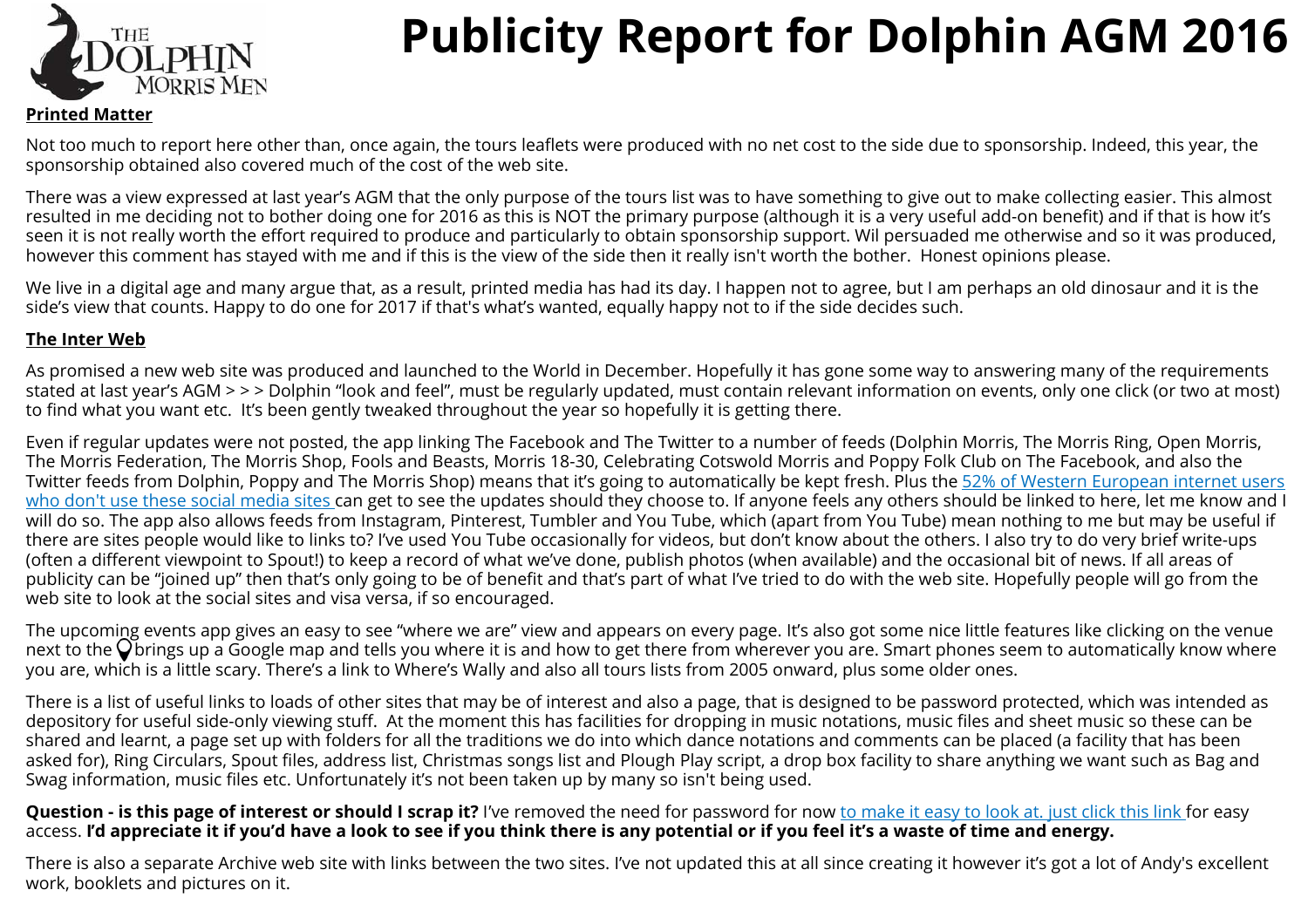### **Web Site continued**

Photos and videos that had been collected by others over the years (covering every year since 1968) are now available to view on a Dolphin Google photos site. Anyone can view, or upload and manage, if they log on as dolphinmorris@gmail.com (I can give the password to anyone who wants it). However every [individual folder is also available to view via the web site by year and/or event.](http://www.dolphin-morris.co.uk/#!photos-and-video-libraries/zqso0) It's not as searchable but it's there and as up to date as files supplied allow. You'll see there are rather a lot in the latter years, I have made no attempt to thin them out as that would be i) a huge job and ii) very subjective. However dipping in and out can be interesting and if you do log onto the actual photos page in Google there is a very good search facility that makes it quite fun to play with, it seems to recognise faces, places, things etc even without them having been tagged. Anyone who logs on with the password can add photos and videos, but if you create a new folder let me know and I'll make sure it is shared on the web site too. Alternatively just send me the files by email, we transfer, pcloud (to which Andy introduced me), on a USB stick or in some other way and I'll do it.

Ideally send them fairly soon after the event they've been shot for and I can pop them straight up on the web and link them to the event write-up, keeps it current. It is not totally up to date, but that's simply because I've not got photos for every event.

Same applies to music files. I've opened up a [SoundCloud account for Dolphin](https://soundcloud.com/dolphin-morris/sets/some-random-songs-tunes-and-monologues) and linked it to the web site. There is a selection of songs and music there which is easy to add to if sent to me or I can provide you with the user name and password if you want to upload yourself. That way everyone can enjoy, or at least listen to, the Dolphin sound.

The You Tube and Picasa accounts won't be updated except if there is an occasional video I want to put on the site, I'll link it just for that purpose.

Spasmodically, I've emailed a "shout out" (sort of like a mailshot) to local sides, Dolphins, people who've requested updates via the web site and also much of the Spout Mailing list. These are, I suspect but don't know, where the referrals in the figures below come from.

#### **Google analytics summary to 30th August (rounded to nearest whole percentage point)**

Since December we've had 1988 visits from 1306 different visitors to the site (an average of 152 each month). 42% of new visitors were from abroad (in December and January more came from Russia, America and China than the UK, so can perhaps be viewed as "found us in error"). New UK visitors spent an average of 1 minute 16 seconds on the site, compared to 5 minutes 57 seconds by returning UK visitors. This accuracy (of search engine use) could be improved by sorting the SEO, I've had a go with the basics but there are more things that can be done, I am advised. I'm also told it's simple, but unfortunately so am I, so **if someone knows how to do this and wants to sort it that'd be great**.

42% of **new visitors** have come via referrals, 38% from organic searches, 13% direct (which seems surprisingly high?) and 7% from social media. They only tend to spend, on average, about 45 seconds on the site, view 1.5 pages per visit and are 81% desktop users, 11% mobile and 8% tablet.

53% of **returning visitors** have come via organic searches (so probably by putting Dolphin Morris into Google rather than typing the address in the address bar), 40% direct, 6% from referrals and 1% from social media. We have an average of 20 returning visitors every month, 94% of whom are from the UK. The average number of visits per returning UK user per month is 4.3. They spend, on average, about 5 minutes 57 seconds per session on the site, viewing 2.7 pages per visit. Peak periods were December and January (when it was new) and also April, May and June. August had just four returning visitors, one of whom logged on from the States and another from Venezuela. The two UK visitors stayed 3 minutes 55 seconds each (ave). **New** visitors continued to find the site - 85 in August staying for an average of 28 seconds but getting 1.91 page visits in I that time! Approx. 58% of returning visitors use a desktop PC or Mac, 19% tablets and 23% mobiles.

Over the same 9 month period, the **Archive site** has received 714 visits from 489 users spending and average of 3 minutes and viewing 1.26 pages per visit. Of the 714 visits, 193 were from the UK, 198 from Russia and 107 USA plus an assortment from various other exotic places around the globe.

If you think that was boring, there are some more detailed stats on the next page that will really finish you off! I have no clue if any of this is good or bad as I don't have any history with which to compare, but it seems an OK start.



## Clive